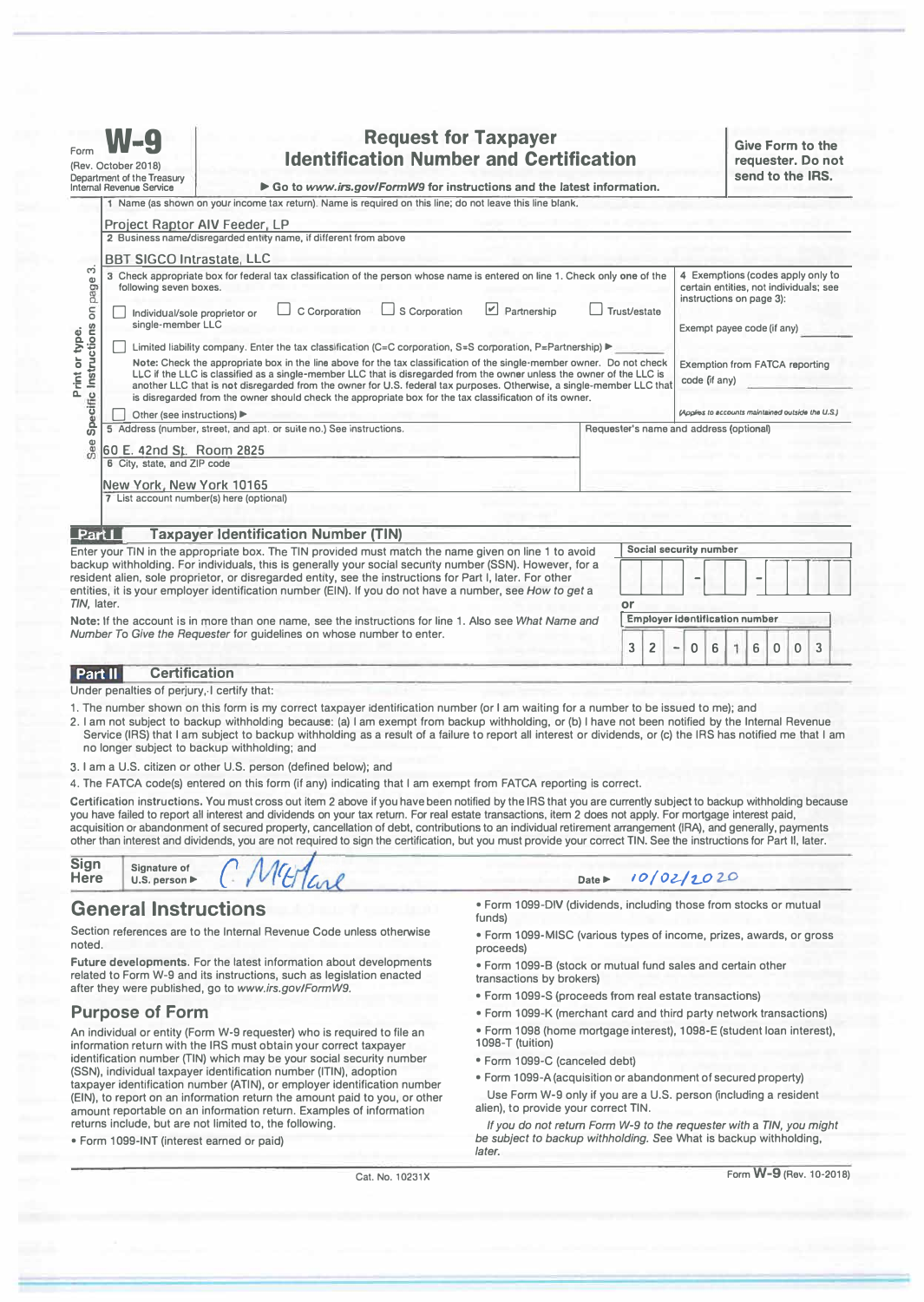By signing the filled-out form, you:

1. Certify that the TIN you are giving is correct (or you are waiting for a number to be issued).

2. Certify that you are not subject to backup withholding, or

3. Claim exemption from backup withholding if you are a U.S. exempt payee. If applicable, you are also certifying that as a U.S. person, your allocable share of any partnership income from a U.S. trade or business is not subject to the withholding tax on foreign partners' share of effectively connected income, and

4. Certify that FATCA code(s) entered on this form (if any) indicating that you are exempt from the FATCA reporting, is correct. See What is FATCA reporting, later, for further information.

Note: If you are a U.S. person and a requester gives you a form other than Form W-9 to request your TIN, you must use the requester's form if it is substantially similar to this Form W-9.

Definition of a U.S. person. For federal tax purposes, you are considered a U.S. person if you are:

. An individual who is a U.S. citizen or U.S. resident alien:

. A partnership, corporation, company, or association created or organized in the United States or under the laws of the United States;

. An estate (other than a foreign estate); or

• A domestic trust (as defined in Regulations section 301.7701-7).

Special rules for partnerships. Partnerships that conduct a trade or business in the United States are generally required to pay a withholding tax under section 1446 on any foreign partners' share of effectively connected taxable income from such business. Further, in certain cases where a Form W-9 has not been received, the rules under section 1446 require a partnership to presume that a partner is a foreign person, and pay the section 1446 withholding tax. Therefore, if you are a U.S. person that is a partner in a partnership conducting a trade or business in the United States, provide Form W-9 to the partnership to establish your U.S. status and avoid section 1446 withholding on your share of partnership income.

In the cases below, the following person must give Form W-9 to the partnership for purposes of establishing its U.S. status and avoiding withholding on its allocable share of net income from the partnership conducting a trade or business in the United States.

. In the case of a disregarded entity with a U.S. owner, the U.S. owner of the disregarded entity and not the entity;

. In the case of a grantor trust with a U.S. grantor or other U.S. owner, generally, the U.S. grantor or other U.S. owner of the grantor trust and not the trust; and

. In the case of a U.S. trust (other than a grantor trust), the U.S. trust (other than a grantor trust) and not the beneficiaries of the trust.

Foreign person. If you are a foreign person or the U.S. branch of a foreign bank that has elected to be treated as a U.S. person, do not use Form W-9, Instead, use the appropriate Form W-8 or Form 8233 (see Pub. 515, Withholding of Tax on Nonresident Aliens and Foreign Entities).

Nonresident alien who becomes a resident alien. Generally, only a nonresident alien individual may use the terms of a tax treaty to reduce or eliminate U.S. tax on certain types of income. However, most tax treaties contain a provision known as a "saving clause." Exceptions specified in the saving clause may permit an exemption from tax to continue for certain types of income even after the payee has otherwise become a U.S. resident alien for tax purposes.

If you are a U.S. resident alien who is relying on an exception contained in the saving clause of a tax treaty to claim an exemption from U.S. tax on certain types of income, you must attach a statement<br>to Form W-9 that specifies the following five items.

1. The treaty country. Generally, this must be the same treaty under which you claimed exemption from tax as a nonresident alien.

2. The treaty article addressing the income.

3. The article number (or location) in the tax treaty that contains the saving clause and its exceptions.

4. The type and amount of income that qualifies for the exemption from tax.

5. Sufficient facts to justify the exemption from tax under the terms of the treaty article.

Example. Article 20 of the U.S.-China income tax treaty allows an exemption from tax for scholarship income received by a Chinese student temporarily present in the United States. Under U.S. law, this student will become a resident alien for tax purposes if his or her stay in the United States exceeds 5 calendar years. However, paragraph 2 of the first Protocol to the U.S.-China treaty (dated April 30, 1984) allows the provisions of Article 20 to continue to apply even after the Chinese student becomes a resident alien of the United States. A Chinese student who qualifies for this exception (under paragraph 2 of the first protocol) and is relying on this exception to claim an exemption from tax on his or her scholarship or fellowship income would attach to Form W-9 a statement that includes the information described above to support that exemption.

If you are a nonresident alien or a foreign entity, give the requester the appropriate completed Form W-8 or Form 8233.

# **Backup Withholding**

What is backup withholding? Persons making certain payments to you The transfer certain conditions withhold and pay to the IRS 24% of such payments. This is called "backup withholding." Payments that may be subject to backup withholding include interest, tax-exempt interest, dividends, broker and barter exchange transactions, rents, royalties, nonemployee pay, payments made in settlement of payment card and third party network transactions, and certain payments from fishing boat operators. Real estate transactions are not subject to backup withholding

You will not be subject to backup withholding on payments you receive if you give the requester your correct TIN, make the proper certifications, and report all your taxable interest and dividends on your tax return.

Payments you receive will be subject to backup withholding if:

1. You do not furnish your TIN to the requester,

2. You do not certify your TIN when required (see the instructions for Part II for details).

3. The IRS tells the requester that you furnished an incorrect TIN,

4. The IRS tells you that you are subject to backup withholding because you did not report all your interest and dividends on your tax return (for reportable interest and dividends only), or

5. You do not certify to the requester that you are not subject to backup withholding under 4 above (for reportable interest and dividend accounts opened after 1983 only).

Certain payees and payments are exempt from backup withholding. See Exempt payee code, later, and the separate Instructions for the Requester of Form W-9 for more information.

Also see Special rules for partnerships, earlier.

## **What is FATCA Reporting?**

The Foreign Account Tax Compliance Act (FATCA) requires a participating foreign financial institution to report all United States account holders that are specified United States persons. Certain payees are exempt from FATCA reporting. See Exemption from FATCA reporting code, later, and the Instructions for the Requester of Form W-9 for more information.

# **Updating Your Information**

You must provide updated information to any person to whom you claimed to be an exempt payee if you are no longer an exempt payee and anticipate receiving reportable payments in the future from this person. For example, you may need to provide updated information if you are a C corporation that elects to be an S corporation, or if you no longer are tax exempt. In addition, you must furnish a new Form W-9 if the name or TIN changes for the account; for example, if the grantor of a grantor trust dies.

## **Penalties**

Failure to furnish TIN. If you fail to furnish your correct TIN to a requester, you are subject to a penalty of \$50 for each such failure unless your failure is due to reasonable cause and not to willful neglect.

Civil penalty for false information with respect to withholding. If you make a false statement with no reasonable basis that results in no backup withholding, you are subject to a \$500 penalty.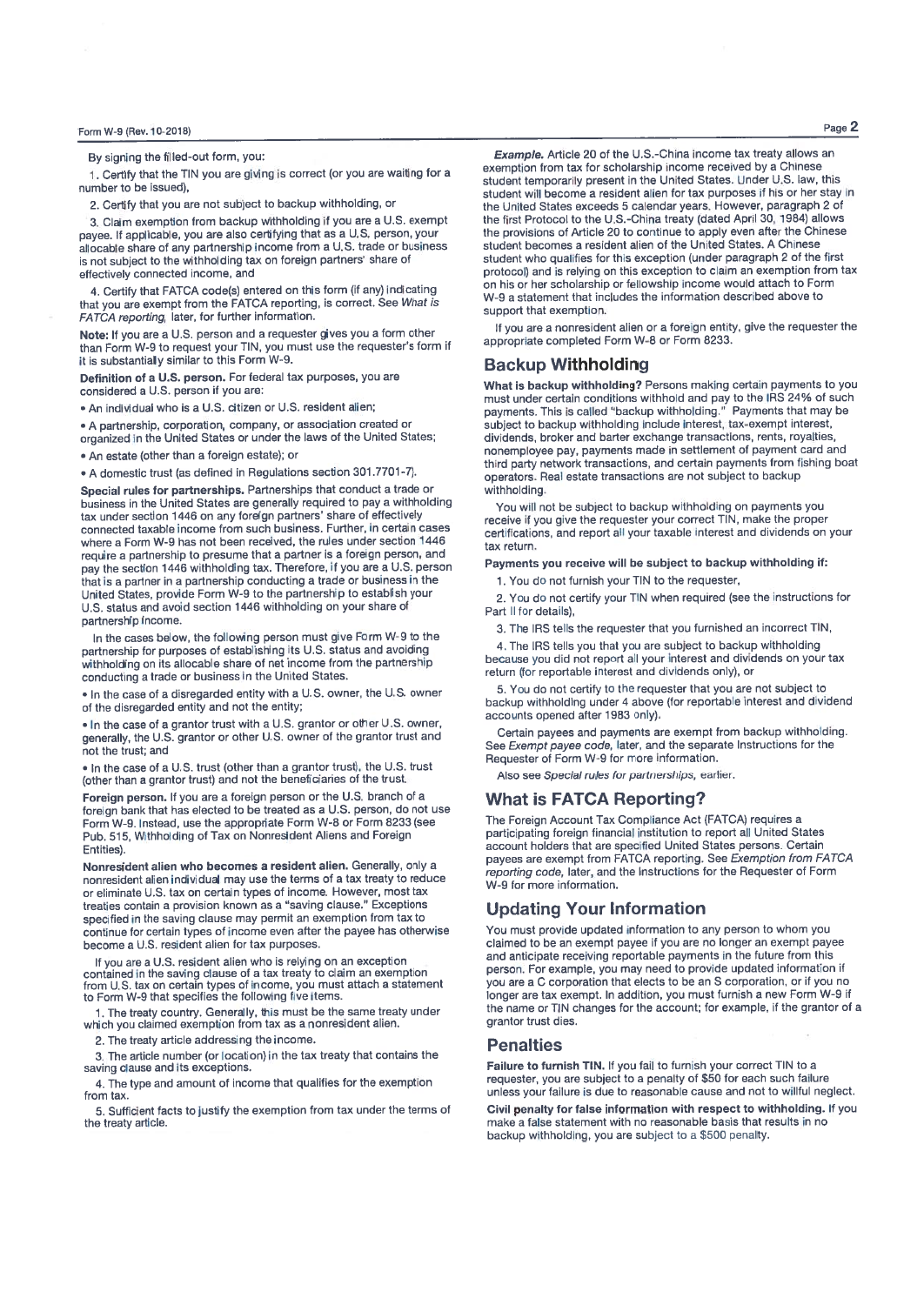Criminal penalty for falsifying information. Willfully falsifying certifications or affirmations may subject you to criminal penalties including fines and/or imprisonment.

Misuse of TINs. If the requester discloses or uses TINs in violation of federal law, the requester may be subject to civil and criminal penalties.

# **Specific Instructions**

#### Line 1

You must enter one of the following on this line; do not leave this line blank. The name should match the name on your tax return

If this Form W-9 is for a joint account (other than an account maintained by a foreign financial institution (FFI)), list first, and then circle, the name of the person or entity whose number you entered in Part I of Form W-9. If you are providing Form W-9 to an FFI to document a joint account, each holder of the account that is a U.S. person must provide a Form W-9.

a. Individual. Generally, enter the name shown on your tax return. If you have changed your last name without informing the Social Security Administration (SSA) of the name change, enter your first name, the last name as shown on your social security card, and your new last name.

Note: ITIN applicant: Enter your individual name as it was entered on Nour Form W-7 application, line 1a. This should also be the same as the name you entered on the Form 1040/1040A/1040EZ you filed with your application.

b. Sole proprietor or single-member LLC. Enter your individual name as shown on your 1040/1040A/1040EZ on line 1. You may enter your business, trade, or "doing business as" (DBA) name on line 2.

c. Partnership, LLC that is not a single-member LLC. C corporation, or S corporation. Enter the entity's name as shown on the entity's tax return on line 1 and any business, trade, or DBA name on line 2.

d. Other entities. Enter your name as shown on required U.S. federal tax documents on line 1. This name should match the name shown on the charter or other legal document creating the entity. You may enter any business, trade, or DBA name on line 2.

e. Disregarded entity. For U.S. federal tax purposes, an entity that is disregarded as an entity separate from its owner is treated as a "disregarded entity." See Regulations section 301.7701-2(c)(2)(iii). Enter the owner's name on line 1. The name of the entity entered on line 1 should never be a disregarded entity. The name on line 1 should be the name shown on the income tax return on which the income should be reported. For example, if a foreign LLC that is treated as a disregarded entity for U.S. federal tax purposes has a single owner that is a U.S. person, the U.S. owner's name is required to be provided on line 1. If the direct owner of the entity is also a disregarded entity, enter the first owner that is not disregarded for federal tax purposes. Enter the disregarded entity's name on line 2, "Business name/disregarded entity name." If the owner of the disregarded entity is a foreign person, the owner must complete an appropriate Form W-8 instead of a Form W-9. This is the case even if the foreign person has a U.S. TIN.

#### Line<sub>2</sub>

If you have a business name, trade name, DBA name, or disregarded entity name, you may enter it on line 2.

Check the appropriate box on line 3 for the U.S. federal tax classification of the person whose name is entered on line 1. Check only one box on line 3.

IF the entity/person on line 1 is THEN check the box for ...  $a(n) \ldots$ • Corporation Corporation · Individual Individual/sole proprietor or singlemember LLC Sole proprietorship, or · Single-member limited liability company (LLC) owned by an individual and disregarded for U.S. federal tax purposes. · LLC treated as a partnership for Limited liability company and enter U.S. federal tax purposes, the appropriate tax classification. . LLC that has filed Form 8832 or  $(P =$  Partnership;  $C = C$  corporation; 2553 to be taxed as a corporation, or S= S corporation) or • LLC that is disregarded as an entity separate from its owner but the owner is another LLC that is not disregarded for U.S. federal tax purposes. Partnership Partnership Trust/estate Trust/estate

## **Line 4, Exemptions**

If you are exempt from backup withholding and/or FATCA reporting, enter in the appropriate space on line 4 any code(s) that may apply to vou.

#### Exempt payee code.

• Generally, individuals (including sole proprietors) are not exempt from backup withholding.

· Except as provided below, corporations are exempt from backup withholding for certain payments, including interest and dividends

• Corporations are not exempt from backup withholding for payments made in settlement of payment card or third party network transactions.

• Corporations are not exempt from backup withholding with respect to attorneys' fees or gross proceeds paid to attorneys, and corporations that provide medical or health care services are not exempt with respect to payments reportable on Form 1099-MISC.

The following codes identify payees that are exempt from backup withholding. Enter the appropriate code in the space in line 4.

1-An organization exempt from tax under section 501(a), any IRA, or a custodial account under section 403(b)(7) if the account satisfies the requirements of section 401(f)(2)

2-The United States or any of its agencies or instrumentalities

3-A state, the District of Columbia, a U.S. commonwealth or possession, or any of their political subdivisions or instrumentalities

4-A foreign government or any of its political subdivisions, agencies, or instrumentalities

#### 5-A corporation

6-A dealer in securities or commodities required to register in the United States, the District of Columbia, or a U.S. commonwealth or possession

7-A futures commission merchant registered with the Commodity **Futures Trading Commission** 

8-A real estate investment trust

9-An entity registered at all times during the tax year under the Investment Company Act of 1940

10-A common trust fund operated by a bank under section 584(a) 11-A financial institution

12-A middleman known in the investment community as a nominee or custodian

13-A trust exempt from tax under section 664 or described in section 4947

Page 3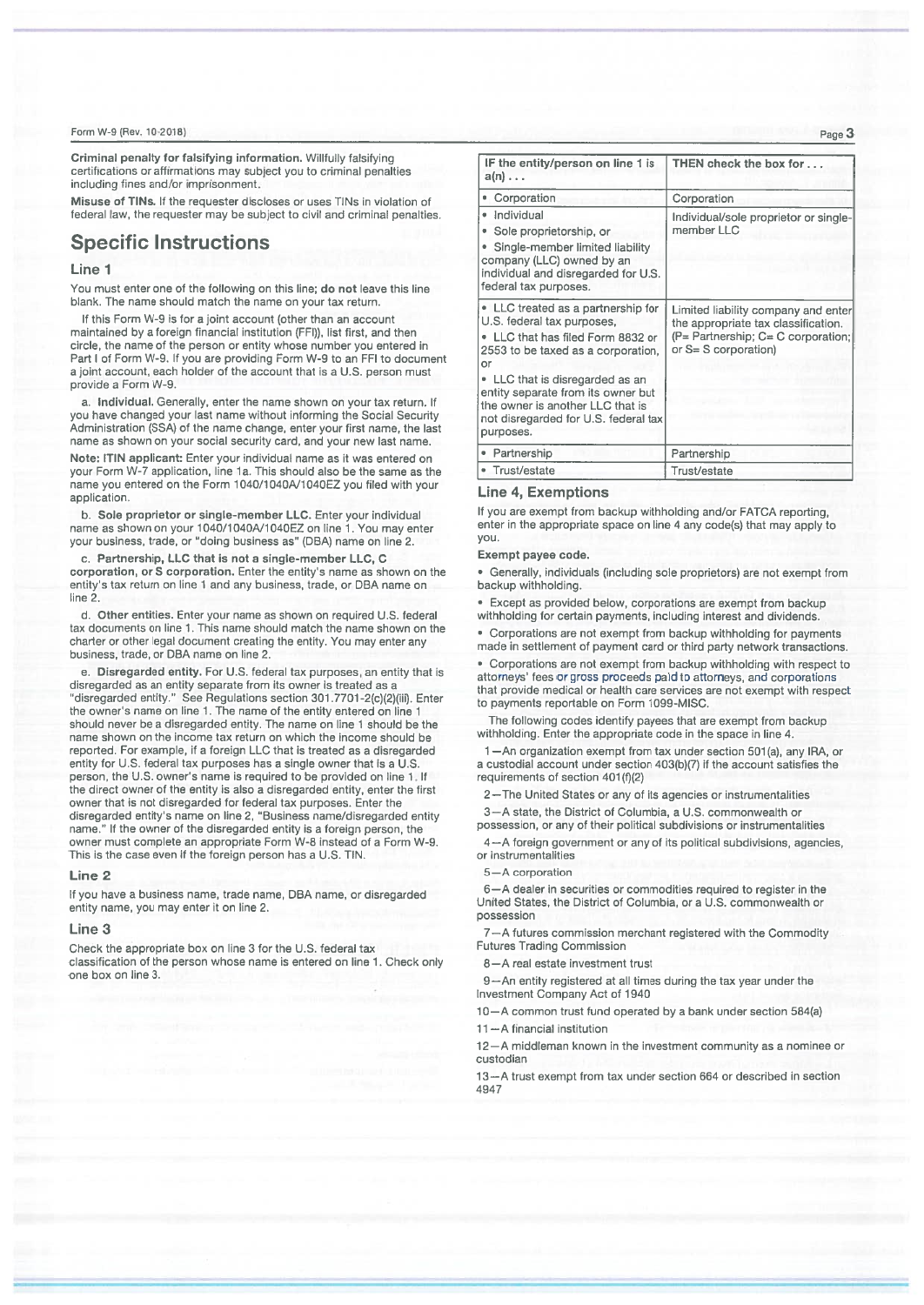The following chart shows types of payments that may be exempt from backup withholding. The chart applies to the exempt payees listed above, 1 through 13.

| IF the payment is for $\dots$                                                                | THEN the payment is exempt<br>for $\dots$                                                                                                                                                                                       |  |  |
|----------------------------------------------------------------------------------------------|---------------------------------------------------------------------------------------------------------------------------------------------------------------------------------------------------------------------------------|--|--|
| Interest and dividend payments                                                               | All exempt payees except<br>for 7                                                                                                                                                                                               |  |  |
| <b>Broker transactions</b>                                                                   | Exempt payees 1 through 4 and 6<br>through 11 and all C corporations.<br>S corporations must not enter an<br>exempt payee code because they<br>are exempt only for sales of<br>noncovered securities acquired<br>prior to 2012. |  |  |
| Barter exchange transactions and<br>patronage dividends                                      | Exempt payees 1 through 4                                                                                                                                                                                                       |  |  |
| Payments over \$600 required to be<br>reported and direct sales over<br>\$5.000 <sup>1</sup> | Generally, exempt payees<br>1 through $5^2$                                                                                                                                                                                     |  |  |
| Payments made in settlement of<br>payment card or third party network<br>transactions        | Exempt payees 1 through 4                                                                                                                                                                                                       |  |  |

<sup>1</sup> See Form 1099-MISC, Miscellaneous Income, and its instructions.

<sup>2</sup> However, the following payments made to a corporation and<br>reportable on Form 1099-MISC are not exempt from backup withholding: medical and health care payments, attorneys' fees, gross proceeds paid to an attorney reportable under section 6045(f), and payments for services paid by a federal executive agency.

Exemption from FATCA reporting code. The following codes identify payees that are exempt from reporting under FATCA. These codes apply to persons submitting this form for accounts maintained outside of the United States by certain foreign financial institutions. Therefore, if you are only submitting this form for an account you hold in the United States, you may leave this field blank. Consult with the person requesting this form if you are uncertain if the financial institution is subject to these requirements. A requester may indicate that a code is adique to incorrect control of the providing you with a Form W-9 with "Not Applicable" (or<br>any similar indication) written or printed on the line for a FATCA exemption code.

A-An organization exempt from tax under section 501(a) or any individual retirement plan as defined in section 7701(a)(37)

B-The United States or any of its agencies or instrumentalities

C-A state, the District of Columbia, a U.S. commonwealth or possession, or any of their political subdivisions or instrumentalities

D-A corporation the stock of which is regularly traded on one or more established securities markets, as described in Regulations section 1.1472-1(c)(1)(i)

E-A corporation that is a member of the same expanded affiliated group as a corporation described in Regulations section 1.1472-1(c)(1)(i)

F-A dealer in securities, commodities, or derivative financial instruments (including notional principal contracts, futures, forwards, and options) that is registered as such under the laws of the United States or any state

G-A real estate investment trust

H-A regulated investment company as defined in section 851 or an entity registered at all times during the tax year under the Investment Company Act of 1940

I-A common trust fund as defined in section 584(a)

J-A bank as defined in section 581

K-A broker

L-A trust exempt from tax under section 664 or described in section  $4947(a)(1)$ 

Page 4

M-A tax exempt trust under a section 403(b) plan or section 457(g) plan

Note: You may wish to consult with the financial institution requesting this form to determine whether the FATCA code and/or exempt payee code should be completed.

## Line<sub>5</sub>

Enter your address (number, street, and apartment or suite number). This is where the requester of this Form W-9 will mail your information returns. If this address differs from the one the requester already has on file, write NEW at the top. If a new address is provided, there is still a chance the old address will be used until the payor changes your address in their records.

# Line 6

Enter your city, state, and ZIP code.

# Part I. Taxpayer Identification Number (TIN)

Enter your TIN in the appropriate box. If you are a resident alien and you do not have and are not eligible to get an SSN, your TIN is your IRS individual taxpayer identification number (ITIN). Enter it in the social security number box. If you do not have an ITIN, see How to get a TIN below

If you are a sole proprietor and you have an EIN, you may enter either your SSN or EIN.

If you are a single-member LLC that is disregarded as an entity separate from its owner, enter the owner's SSN (or EIN, if the owner has one). Do not enter the disregarded entity's EIN. If the LLC is classified as a corporation or partnership, enter the entity's EIN.

Note: See What Name and Number To Give the Requester, later, for further clarification of name and TIN combinations.

How to get a TIN. If you do not have a TIN, apply for one immediately. To apply for an SSN, get Form SS-5, Application for a Social Security Card, from your local SSA office or get this form online at www.SSA.gov. You may also get this form by calling 1-800-772-1213. Use Form W-7, Application for IRS Individual Taxpayer Identification Number, to apply for an ITIN, or Form SS-4, Application for Employer<br>Identification Number, to apply for an EIN. You can apply for an EIN online by accessing the IRS website at www.irs.gov/Businesses and clicking on Employer Identification Number (EIN) under Starting a Business. Go to www.irs.gov/Forms to view, download, or print Form W-7 and/or Form SS-4. Or, you can go to www.irs.gov/OrderForms to place an order and have Form W-7 and/or SS-4 mailed to you within 10 business days.

If you are asked to complete Form W-9 but do not have a TIN, apply<br>for a TIN and write "Applied For" in the space for the TIN, sign and date the form, and give it to the requester. For interest and dividend payments, and certain payments made with respect to readily tradable instruments, generally you will have 60 days to get a TIN and give it to the requester before you are subject to backup withholding on payments. The 60-day rule does not apply to other types of payments. You will be subject to backup withholding on all such payments until you provide your TIN to the requester.

Note: Entering "Applied For" means that you have already applied for a TIN or that you intend to apply for one soon.

Caution: A disregarded U.S. entity that has a foreign owner must use the appropriate Form W-8.

# **Part II. Certification**

To establish to the withholding agent that you are a U.S. person, or resident alien, sign Form W-9. You may be requested to sign by the withholding agent even if item 1, 4, or 5 below indicates otherwise.

For a joint account, only the person whose TIN is shown in Part I should sign (when required). In the case of a disregarded entity, the person identified on line 1 must sign. Exempt payees, see Exempt payee code, earlier

Signature requirements. Complete the certification as indicated in items 1 through 5 below.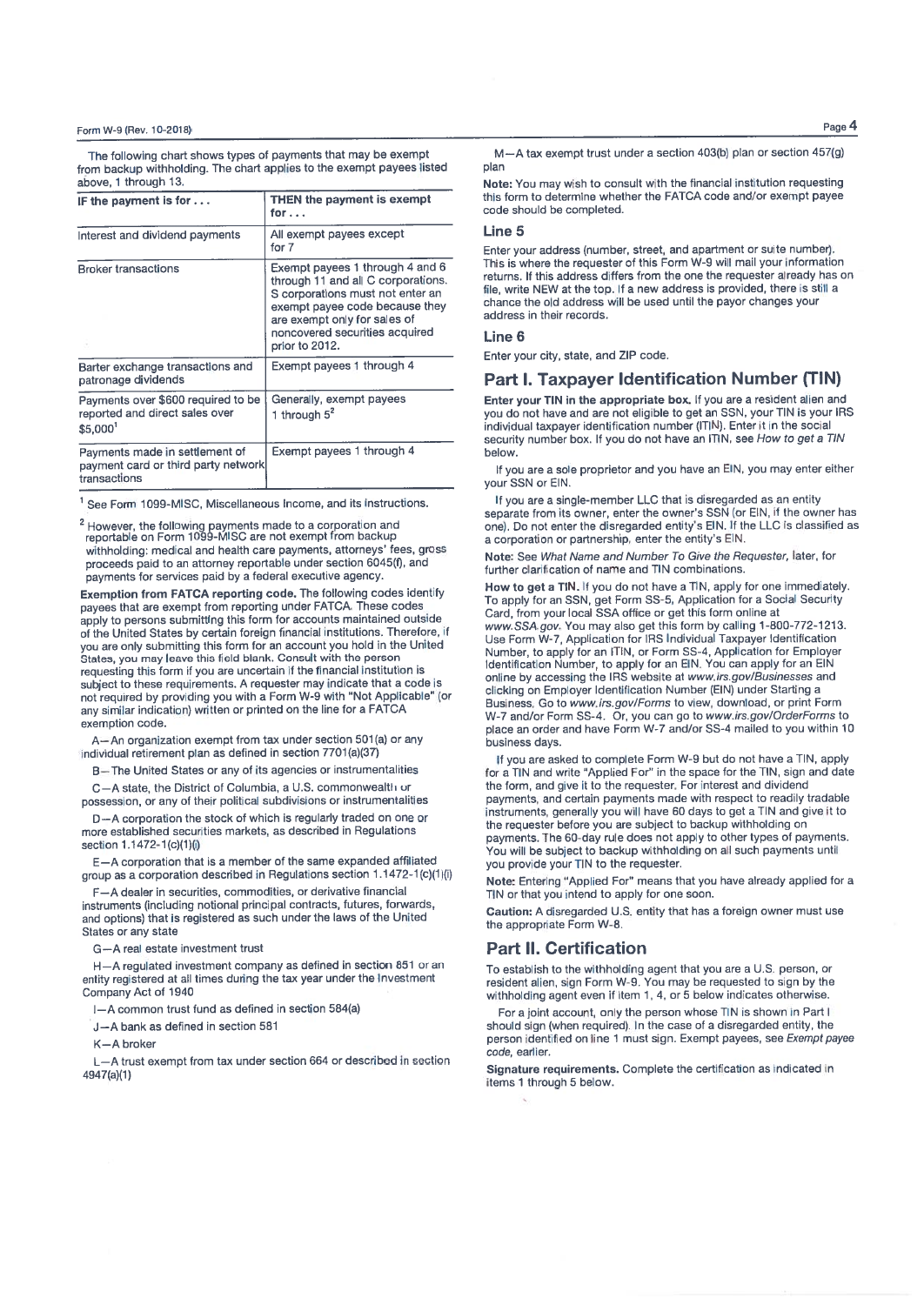1. Interest, dividend, and barter exchange accounts opened before 1984 and broker accounts considered active during 1983. You must give your correct TIN, but you do not have to sign the certification.

2. Interest, dividend, broker, and barter exchange accounts opened after 1983 and broker accounts considered inactive during 1983. You must sign the certification or backup withholding will apply. If vou are subject to backup withholding and you are merely providing your correct TIN to the requester, you must cross out item 2 in the certification before signing the form.

3. Real estate transactions. You must sign the certification. You may cross out item 2 of the certification.

4. Other payments. You must give your correct TIN, but you do not have to sign the certification unless you have been notified that you have previously given an incorrect TIN. "Other payments" include payments made in the course of the requester's trade or business for rents, royalties, goods (other than bills for merchandise), medical and health care services (including payments to corporations), payments to a nonemployee for services, payments made in settlement of payment card and third party network transactions, payments to certain fishing boat crew members and fishermen, and gross proceeds paid to attorneys (including payments to corporations).

5. Mortgage interest paid by you, acquisition or abandonment of secured property, cancellation of debt, qualified tuition program payments (under section 529), ABLE accounts (under section 529A), IRA, Coverdell ESA, Archer MSA or HSA contributions or distributions, and pension distributions. You must give your correct TIN, but you do not have to sign the certification.

# What Name and Number To Give the Requester

| For this type of account:                                                                                                | Give name and SSN of:                                                                                         |
|--------------------------------------------------------------------------------------------------------------------------|---------------------------------------------------------------------------------------------------------------|
| 1. Individual                                                                                                            | The individual                                                                                                |
| 2. Two or more individuals (joint<br>account) other than an account<br>maintained by an FFI                              | The actual owner of the account or, if<br>combined funds, the first individual on<br>the account <sup>1</sup> |
| 3. Two or more U.S. persons<br>(joint account maintained by an FFI)                                                      | Each holder of the account                                                                                    |
| 4. Custodial account of a minor<br>(Uniform Gift to Minors Act)                                                          | The minor <sup>2</sup>                                                                                        |
| 5. a. The usual revocable savings trust                                                                                  | The grantor-trustee <sup>1</sup>                                                                              |
| (grantor is also trustee)<br>b. So-called trust account that is not<br>a legal or valid trust under state law            | The actual owner                                                                                              |
| 6. Sole proprietorship or disregarded<br>entity owned by an individual                                                   | The owner <sup>3</sup>                                                                                        |
| 7. Grantor trust filing under Optional<br>Form 1099 Filing Method 1 (see<br>Regulations section 1.671-4(b)(2)(i)<br>(A)) | The grantor*                                                                                                  |
| For this type of account:                                                                                                | Give name and EIN of:                                                                                         |
| 8. Disregarded entity not owned by an<br>individual                                                                      | The owner                                                                                                     |
| 9. A valid trust, estate, or pension trust                                                                               | Legal entity <sup>4</sup>                                                                                     |
| 10. Corporation or LLC electing<br>corporate status on Form 8832 or<br>Form 2553                                         | The corporation                                                                                               |
| 11. Association, club, religious,<br>charitable, educational, or other tax-<br>exempt organization                       | The organization                                                                                              |
| 12. Partnership or multi-member LLC<br>13. A broker or registered nominee                                                | The partnership<br>The broker or nominee                                                                      |

Give name and EIN of: For this type of account: The public entity 14. Account with the Department of Agriculture in the name of a public entity (such as a state or local government, school district, or prison) that receives agricultural program payments 15. Grantor trust filing under the Form The trust 1041 Filing Method or the Optional Form 1099 Filing Method 2 (see Regulations section 1.671-4(b)(2)(i)(B))

<sup>1</sup> List first and circle the name of the person whose number you furnish.<br>If only one person on a joint account has an SSN, that person's number must be furnished.

<sup>2</sup> Circle the minor's name and furnish the minor's SSN.

<sup>3</sup> You must show your individual name and you may also enter your<br>business or DBA name on the "Business name/disregarded entity" name line. You may use either your SSN or EIN (if you have one), but the IRS encourages you to use your SSN.

<sup>4</sup> List first and circle the name of the trust, estate, or pension trust. (Do not furnish the TIN of the personal representative or trustee unless the legal entity itself is not designated in the account title.) Also see Special rules for partnerships, earlier.

\*Note: The grantor also must provide a Form W-9 to trustee of trust.

Note: If no name is circled when more than one name is listed, the number will be considered to be that of the first name listed.

# Secure Your Tax Records From Identity Theft

Identity theft occurs when someone uses your personal information<br>such as your name, SSN, or other identifying information, without your permission, to commit fraud or other crimes. An identity thief may use your SSN to get a job or may file a tax return using your SSN to receive a refund.

To reduce your risk:

· Protect your SSN,

- . Ensure your employer is protecting your SSN, and
- · Be careful when choosing a tax preparer.

If your tax records are affected by identity theft and you receive a notice from the IRS, respond right away to the name and phone number printed on the IRS notice or letter.

If your tax records are not currently affected by identity theft but you think you are at risk due to a lost or stolen purse or wallet, questionable credit card activity or credit report, contact the IRS Identity Theft Hotline at 1-800-908-4490 or submit Form 14039.

For more information, see Pub. 5027, Identity Theft Information for Taxpayers.

Victims of identity theft who are experiencing economic harm or a systemic problem, or are seeking help in resolving tax problems that have not been resolved through normal channels, may be eligible for Taxpayer Advocate Service (TAS) assistance. You can reach TAS by calling the TAS toll-free case intake line at 1-877-777-4778 or TTY/TDD 1-800-829-4059

Protect yourself from suspicious emails or phishing schemes. Phishing is the creation and use of email and websites designed to mimic legitimate business emails and websites. The most common act is sending an email to a user falsely claiming to be an established legitimate enterprise in an attempt to scam the user into surrendering private information that will be used for identity theft.

Page 5